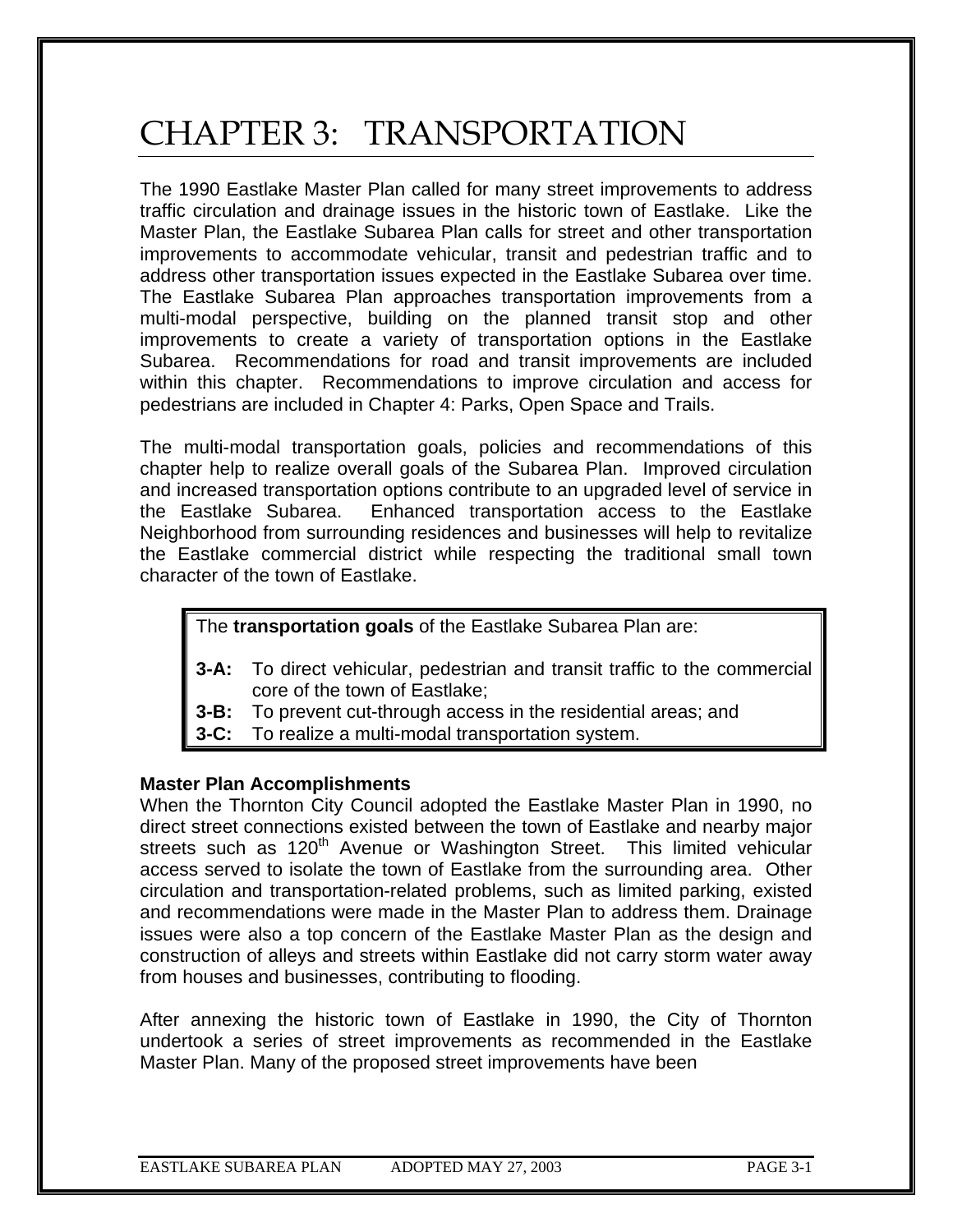accomplished. A complete list of the street improvements recommended in the Eastlake Master Plan, including what has been done to implement the recommendations, is found in Appendix A: Eastlake Master Plan and Tasks Completed. The following is a summary of the street improvement recommendations that have been implemented since 1990:

- Third Street one-way, southbound from Birch Street to where York Street veers south
- Birch Avenue realigned
- Alleys improved, driveway access to York Street reduced
- $\bullet$  124<sup>th</sup> Avenue extended across the Union Pacific Railroad tracks to Claude Court
- In residential areas, 24-foot road constructed to allow 14-feet on either side of the gutter for parking or landscaping
- Lake Avenue improved to create 10-foot sidewalks, planting areas and parallel parking
- Birch Avenue widened to accommodate increased traffic
- Pedestrian-oriented street lights installed on Lake Avenue

The transportation accomplishments based on recommendations of the Eastlake Master Plan served to increase access to the town of Eastlake, to improve the streetscape of the town and to address drainage problems that existed at the time. Having accomplished these tasks, the Eastlake Subarea Plan recommends additional actions to create a multi-modal traffic system in Eastlake to serve the commercial district, residents and employees of the area.

## **Existing Conditions**

The Eastlake Subarea is fairly well-served by the existing transportation system. Vehicular traffic is able to reach the area via streets and roadways, and existing trails and pedestrian walkways allow pedestrians and bicyclists some access as well. The Eastlake Subarea is not currently served by transit, which prevents the area from enjoying the benefits of a multi-modal transportation system. While the existing transportation system in the Eastlake Subarea is adequate to serve current demand, planned and anticipated development in the area will create the need for additional, multi-modal transportation infrastructure. Private development at the Hunter Douglas site (southwest corner of 128<sup>th</sup> and Lafayette,) at the Thorncreek Shopping Center, and in multifamily apartment complexes, coupled with public investment at the Thornton Infrastructure Maintenance Center and the Adams 12 Five Star Schools Administration Building, will create additional vehicular, pedestrian, bicycle and transit traffic in the Eastlake Subarea. If rail-based transit comes to Eastlake, additional needs and demands will be generated for the Eastlake multi-modal transportation system.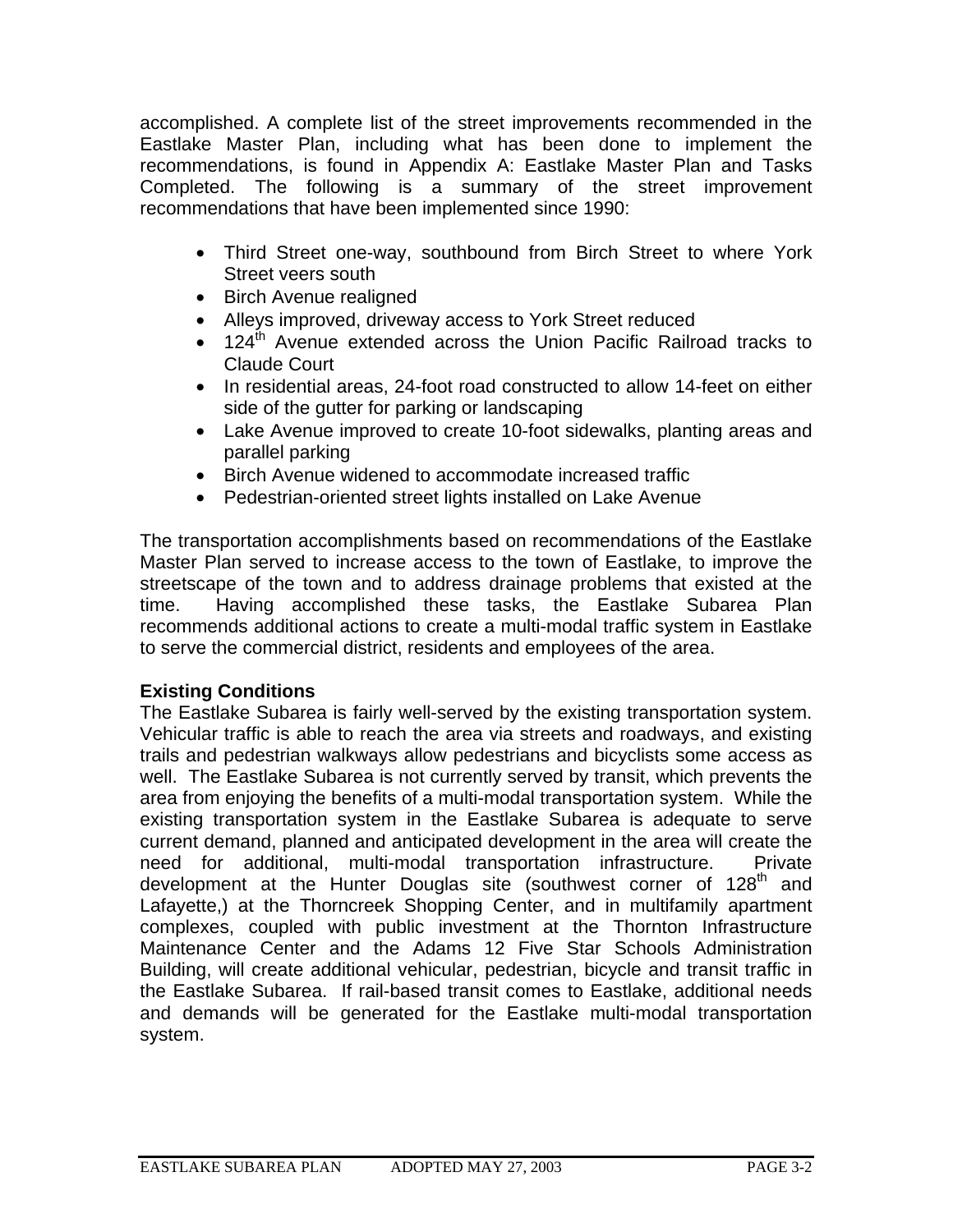#### Policies and Recommendations Road Circulation

The improvements proposed and constructed as a result of the Eastlake Master Plan help to promote goals of the Eastlake Subarea Plan by creating connections to the town of Eastlake from the surrounding area, while preventing cut-through traffic through residential areas. However, the existing street network maintains the isolation of Eastlake from neighboring areas, particularly those areas located west of the Eastlake Neighborhood, which are experiencing current development pressure. The proposed road linkages attempt to provide links to surrounding areas, while avoiding routing traffic through Eastlake. The proposed road improvements also anticipate and address demands created by the proposed rail-based transit stop. (For a graphic depiction of the proposed Eastlake Subarea road improvements, see *Exhibit 3.1: Existing and Proposed Transportation System.)*

#### The **recommendations for road improvements** in the Eastlake Subarea are:

- **3-1:** Extend 126<sup>th</sup> Avenue eastward from Washington Street, bending southward to link with  $124<sup>th</sup>$  Avenue;
- **3-2:** Extend Lafayette Street southward, crossing 126<sup>th</sup> Avenue and continuing southwest to connect to Washington Center Parkway;
- **3-3:** Realign Claude Court to the west side of the proposed transit center, creating a triangular area for transit parking between the Union Pacific Railroad tracks on the east, 124<sup>th</sup> Avenue on the south and realigned Claude Court on the west;

## Transit

The historic town of Eastlake was settled because of its location along the Union Pacific Railroad. The railroad contributed to the character and to the economic development of Eastlake and remains an important component of the area's heritage. The proposed re-establishment of a rail-based link to downtown Denver from Eastlake could help to restart and to build upon the vitality Eastlake possessed as a rail town in the earlier part of the twentieth century.

In two transit improvement studies undertaken in the Front Range, one focusing on the northern part of the Denver Metro area and the other focusing on the Northern Front Range area, rail-based transit stations are proposed for Eastlake. First, the North Metro Transportation Major Improvement Study (MIS) chose the existing Union Pacific Railroad corridor that runs through Commerce City, Thornton and Northglenn as their preferred alternative for a transit line. This alternative shows six stations in the Thornton/Northglenn area. These are located at 88<sup>th</sup> Avenue and Welby Road, 100<sup>th</sup> Avenue and Colorado Boulevard, 112<sup>th</sup> Avenue and York Street, Eastlake at 124<sup>th</sup> Avenue and Claude Court, 144<sup>th</sup>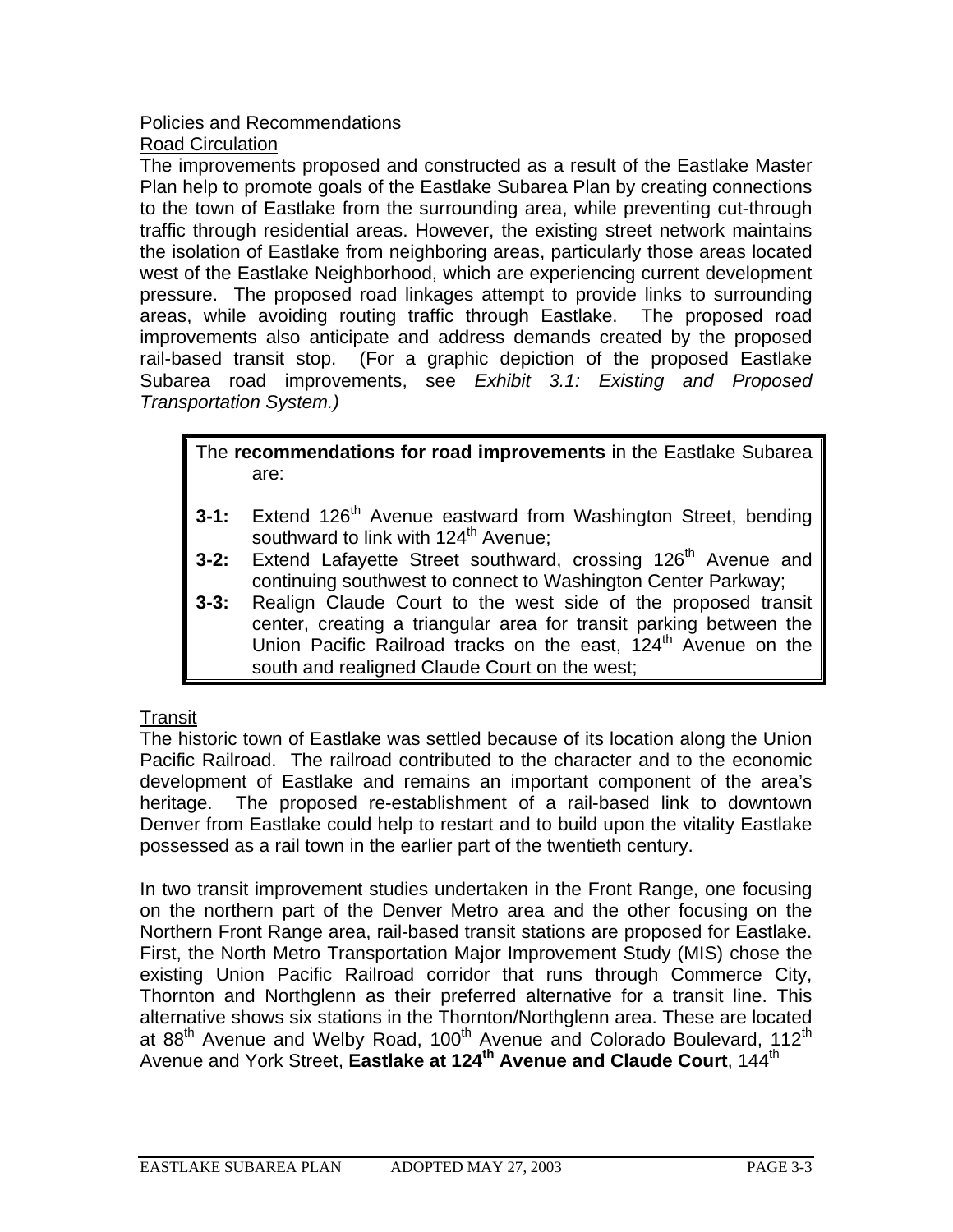Avenue and York Street, and at 160<sup>th</sup> Avenue and Colorado Boulevard, with the Eastlake stop a potential end-of-line stop. Funding for the proposed rail-based transit line is proposed to go before Colorado voters in the form of a vote to increase sales tax. If the sales tax increase is approved, the proposed rail-based transit line could be constructed as early as 2013.

A second transportation study, the North Front Range Transportation Alternatives Study (NFRTAS) Major Improvement Study (MIS) focuses on the transportation needs from Fort Collins and Greeley south to Denver. One of the locally preferred alternatives for this study is to have a commuter rail line that would start in Fort Collins, move southeast on existing rail lines to I-25 and would link up with the existing Union Pacific Railroad Line. The commuter line would travel south on the Union Pacific track through Thornton, Northglenn and Commerce City to the Denver Union Terminal. This passenger rail line shows one stop in the Thornton area at 124<sup>th</sup> Avenue and Claude Court, in the Eastlake Neighborhood. Further studies are required before funding mechanisms and implementation timelines can be established.

Should either or both proposed transit lines be constructed, Eastlake will be a significant stop that will attract users from throughout the north metro area. Road improvement recommendations included in this chapter seek to minimize the effect of increased traffic upon the neighborhood. With the creation of a transit stop in Eastlake, adequate parking will become a central issue as well. An area for transit parking has been identified in the triangular area created by realigned Claude Court to the west, 124<sup>th</sup> Avenue to the south and the Union Pacific tracks to the east. (See *Exhibit 3.2: Proposed Transit Parking* for a graphic depiction of the proposed transit parking area.) This area is large enough for approximately 1,500 surface parking spaces. In the short-term, this parking area is planned as surface parking for transit users. In the long term, as demand increases for residential, office and retail uses in the Eastlake Neighborhood, the transit parking is expected to be accommodated in a structure as part of a mixed-use development. For a more detailed discussion of parking in the Eastlake Neighborhood, see Chapter 5: Land Use.

Although regional transportation plans call for a rail-based transit stop in Eastlake, political and economic reality may prevent transit from being constructed in the near-term. As Colorado currently faces an economic downturn and other uncertainties, the political will and funding may not become available to allow transit to proceed. Even without transit, however, the Eastlake Subarea is experiencing significant private and public investment. This investment will require upgrades to the Eastlake Subarea's multi-modal transportation system. Therefore, the goals, policies and recommendations of the Eastlake Subarea Plan will remain applicable.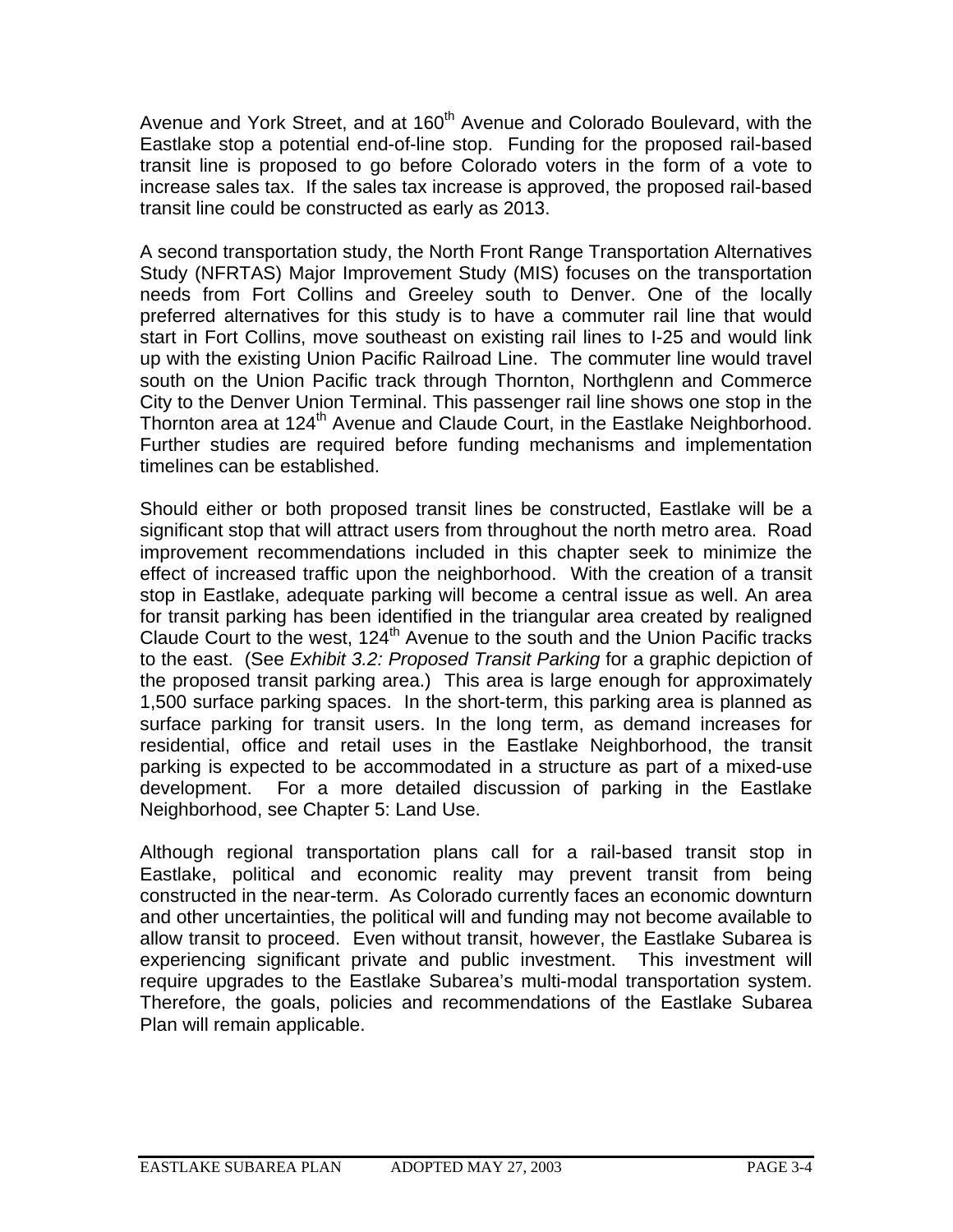### Pedestrian Circulation and Access

Another component of a multi-modal transportation system, pedestrian circulation and access are important to realizing the goals of the Eastlake Subarea Plan. As the town of Eastlake was built on a traditional, small town model, the Eastlake Neighborhood has many of the characteristics that contribute to a positive pedestrian environment. This pedestrian orientation should be continued and enhanced as the Eastlake Subarea experiences growth and redevelopment. Both formal and informal pedestrian and bicycle passageways serve as vital links between the residential, office, recreation, retail, and transit uses within the Eastlake Subarea.

This chapter of the Eastlake Subarea Plan does not contain specific policies or recommendations to improve and enhance the pedestrian environment of the Subarea. Instead, Chapter 4: Parks, Open Space and Trails and Chapter 6: Historic Conservation and Urban Design, include policies and recommendations intended to affect pedestrian and bicycling conditions.

#### **Potential Amendments**

The City of Thornton is the process of creating the Thornton Transportation Master Plan, which is intended to replace the Thornton Thorough Fare Master Plan. The Thornton Transportation Master Plan may change street and transportation plans in the Eastlake Subarea. When the Master Plan is adopted by the Thornton City Council, it will replace and supercede transportation plans of the Eastlake Subarea Plan.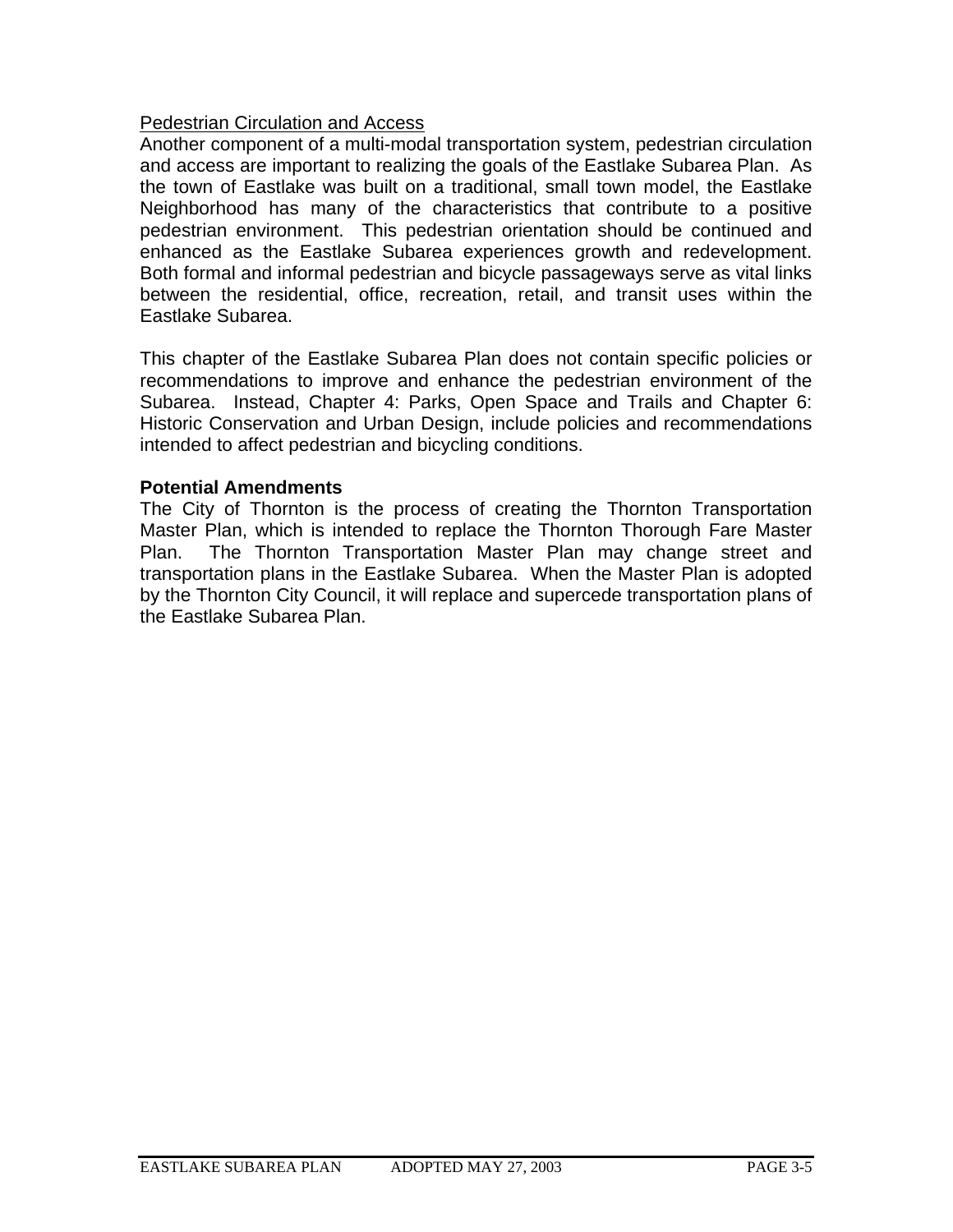

2000 Existing and Proposed Transportation System Exhibit 3.1 City of Thornton

Eastlake Subarea Plan 2003